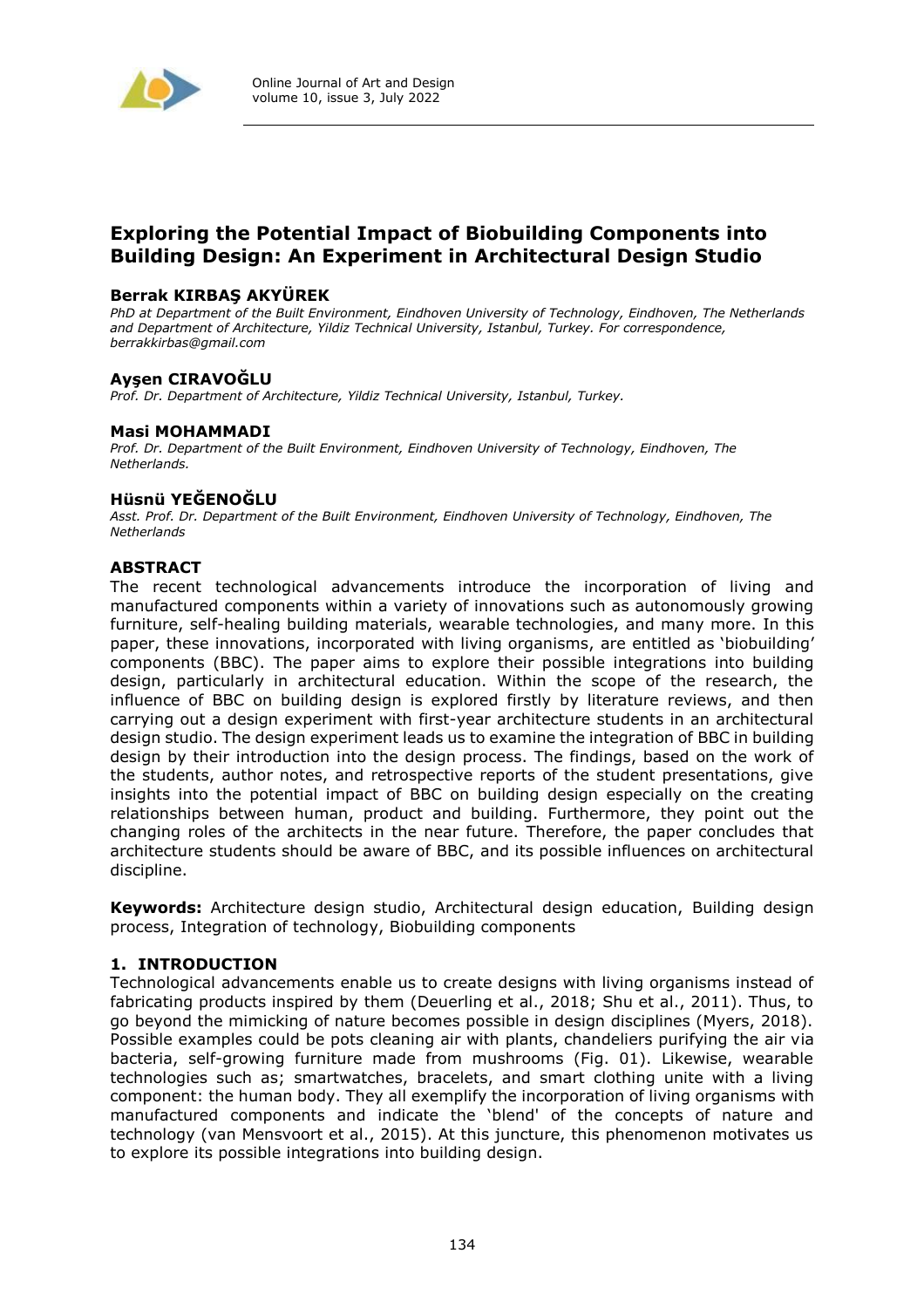



Clairy at Keukenhof Exhibition, NL, 2018



Mycelium based products at Officina Corpuscoli, Amsterdam, NL, 2019



Closed Loop Smart Athleisure Fashion at Atellier By-wire, Utrecht, NL 2019

Figure 01 Examples of innovations exemplifying the incorporation of living and manufactured components**,** Source: Author's archive

Despite the growing interest in the phenomenon with the increasing number of innovations, there is no specific term referring to the incorporation of living organisms in the existing literature (Deuerling et al., 2018). In this paper, these innovations explained with the term biobuilding components which implies building components unified with autonomously growing and living components such as plants, protists, animals, and humans (Kirbas Akyürek et al., 2020). The goal of the paper is to examine the influences of biobuilding components (BBC) on building design by their integrations into the different building parts.

Firstly, a historical overview summarizes the role of (smart) technology on building design in the discipline of architecture, and contemporary studies explain the transformation of building components into biobuilding components. Therefore, the biobuilding component term is introduced as a result of the literature studies. Secondly, due to the critical importance of BBC for building design, the article applies a design experiment with firstyear students in an architectural design studio. The experiment enables us to observe the design process of the integration of BBC on the different parts of the building, and its objectives are as follows:

- To analyze the relationship between the introduction of BBC in the design process and their integration.
- To explore the integration of BBC by affecting the dynamics between the interior to the exterior on a particular building part.
- To observe the approach of the architecture students towards upcoming products within architectural design.
- To determine the prevailing advances and concerns that encourage or hamper the integration of BBC.

At the beginning of the experiment, the students were divided into two groups as 'test' and 'control' based on the given time of biobuilding components in a different period of the same design process of a single-housing project. During the experiment, the student assignments: diagrams, sketches, graphs, hand-written memos, and models were collected and photographed, along with the notes of the author during the design process. To determine the affected building parts from the integration of biobuilding components into building design, the theory of Brand (1994), specifying six (6) layers in a building; 'site', 'structure', 'skin', 'service', 'space plan' and 'stuff', was utilized as an 'assistive tool'. The qualitative data gathered as the transcriptions of the verbal data of the student presentations were analyzed with Protocol Analysis (PA) method as the retrospective reports.

As a result, the experiment presented four (4) key results in line with the objectives of the experiment; 'different design approaches', 'associated and affected building parts', 'advances', and 'concerns' that either motivate or de-motive the integration of BBC. The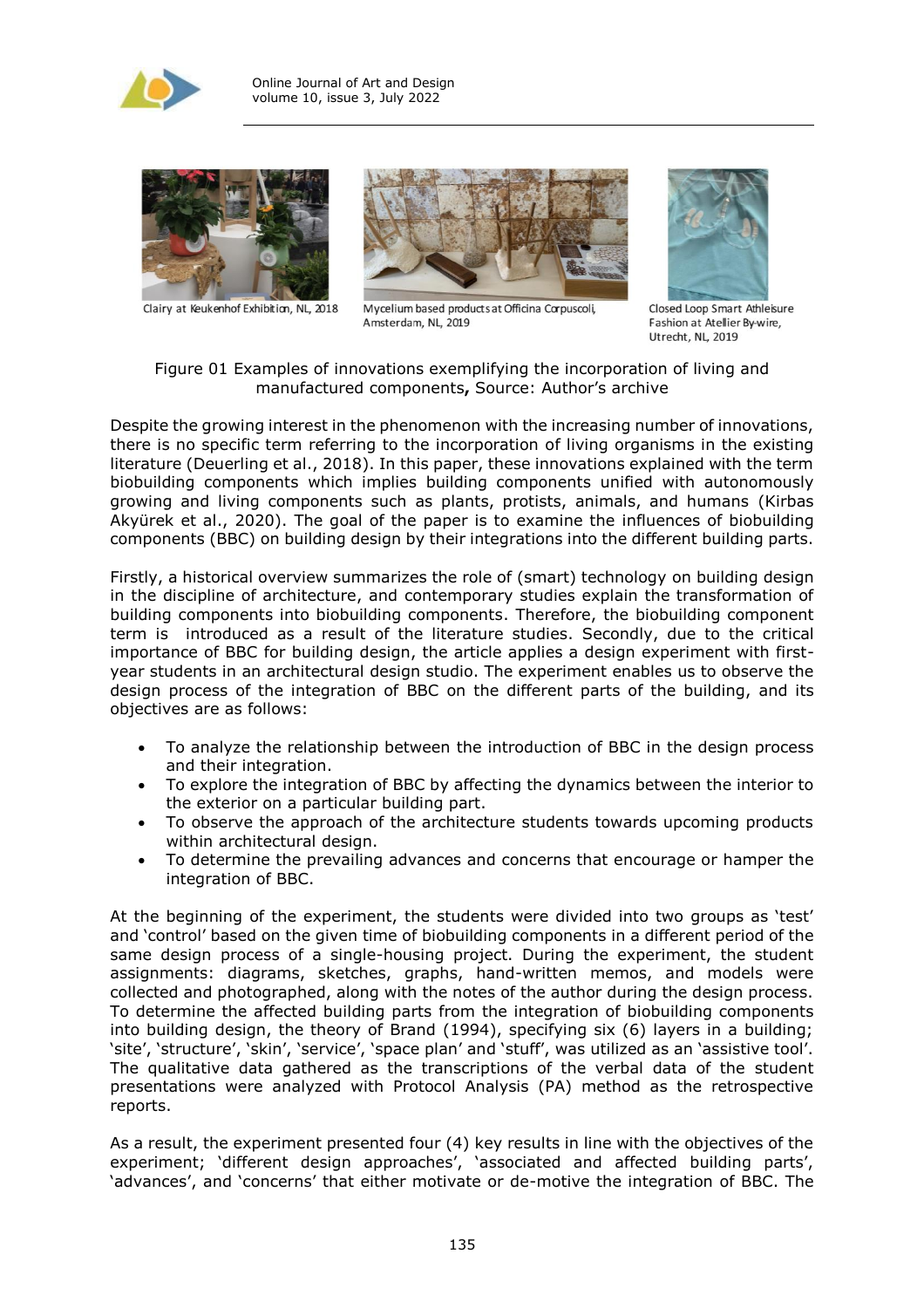

experiment also showed that the students in both groups choose either to integrate or exclude the given innovations. However, test group students were consciously aware of the reflections of the innovations on different parts of a building. Control group students, on the other hand, ignored the impacts of the innovations on their designs even though they integrated the given innovations into their designs. Overall, for both groups, the individual works of the students underlined the significance of the design approach towards the relationships among user, product and the building on the integration of BBC. To compare the findings from each group revealed the links between their introductions into the design process and the possible outcomes of BBC on different building parts.

#### **2. A HISTORICAL OVERVIEW OF THE INTEGRATION OF THE SMALL-SCALE PRODUCTS IN BUİLDING DESIGN**

Two significant leaps in technology come forward as foundations of the interference of technology into daily life. Firstly, the arrival of electricity into the home environment in the first quarter of the 20th century triggered the rise of domestic appliances, and subsequently HVAC systems in the buildings. Secondly, in the last quarter of the 20th century, developments in information technology present the possibility of exchanging information between people and household appliances, systems, and networks, inside and outside of the home (Aldrich, 2003).

At the beginning of the 20th century, the fundamental purpose of electricity was only considered as lighting, so only one socket seemed enough for one house (Harper, 2003; pp. 6). Between 1920-1940, the advertisement of domestic technologies promising less housework resulted in houses to have more electric sockets which increased the integration of technologies into daily activities as well as the home environment (Aldrich, 2003). Accordingly, house designs have begun to take shape around the advantages of the growing number of domestic appliances (Gann and Barlow, 1999).

By the 1940s, air-conditioned office buildings became a standard feature in the design of workplaces in the USA (Eisenbrand, 2006). In the 1950s office buildings and spaces were 'more mechanized' through the spread of computers at workplaces which also triggered the process of automation and the field of information technology. In the end, all of the technologies in the workplace were transferred into the home environment and shaped house designs (Hammink and Mohammadi, 2017).

In the 1960s, another domestic technology stream started to rise; time-consuming technologies such as television, radio, and computers spread rapidly (Hammink and Mohammadi, 2017). This rapid growth led to hobbyists trying to connect these technologies in their homes as 'wired homes' as the early concepts of smart homes which only become possible with the rise of computing and information technology (Harper, 2003). Following the growing potential of digital systems in daily activities, the term 'Smart Home' was first used in 1984 by the American Association of House Builders (Harper, 2003; Solaimani et al., 2011). What is crucial here is that the home was attributed as being smart not for their construction techniques or sustainable features, it was smart by including interactive and intelligent technologies (Harper, 2003; pp. 3).

Throughout history, many technologies, in different scales, have been integrated into buildings and triggered the designs of smart homes with more smart technologies. Today, designing with biology is the focus in several platforms and researches such as competitions, school programs museum exhibitions, conferences, and books (Myers, 2018; pp. 10-16). Current developments in biological sciences enable us to design with living organisms instead of fabricating products inspiring from it, thus to reach beyond biomimicry becomes possible (Myers, 2018). The merge of natural and manufactured elements may sound futuristic, obscure and unrealistic at first, but pieces of evidence from everyday life insist that this fusion has already started (Van Mensvoort, 2015). Thus, the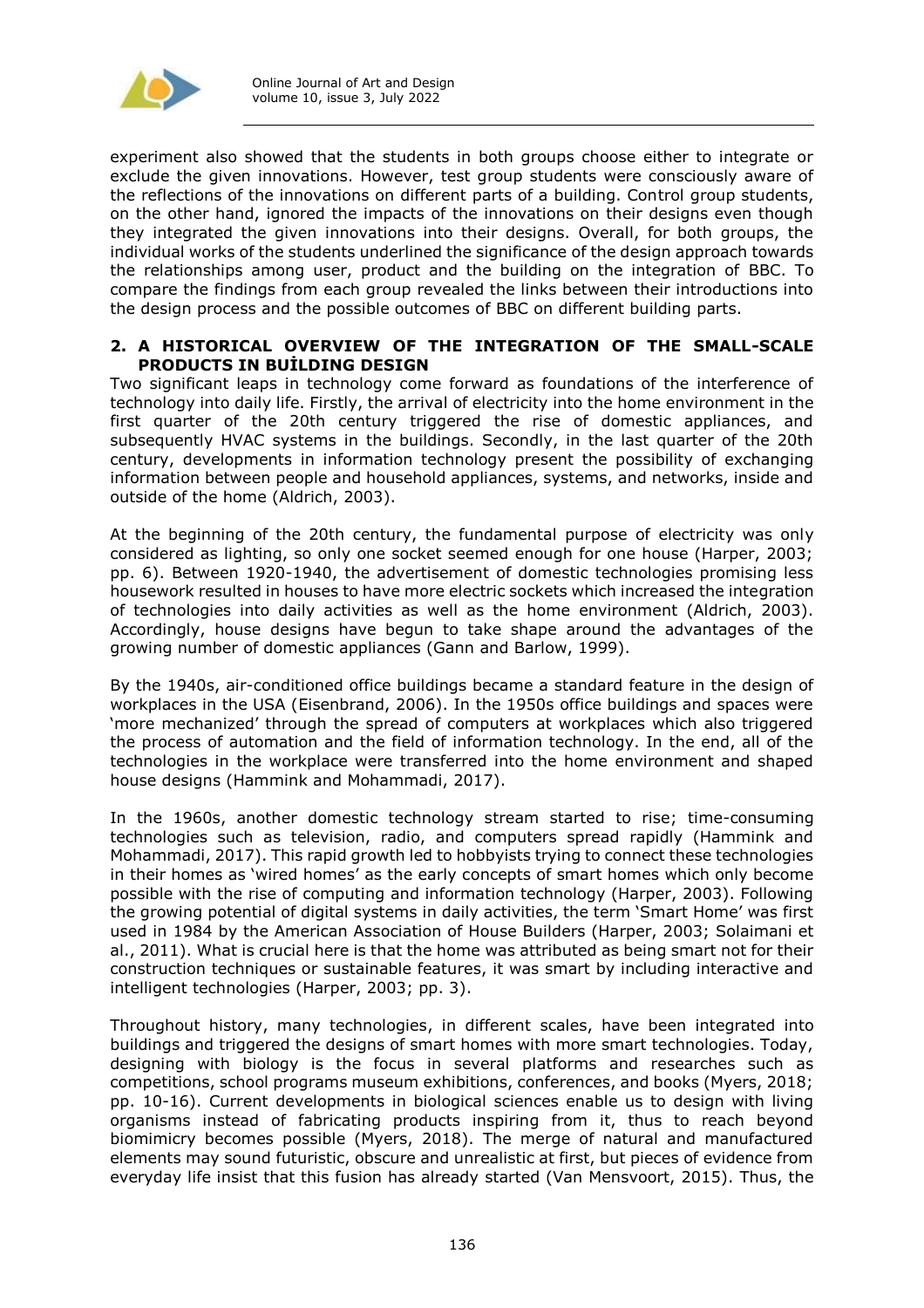

powerful innovations bridging the living and artificial world turn the ideas that were once confined to speculation into reality (Antonelli in Myers 2018; pp. 6-7). At this juncture, recent developments in technology indicate another transformation with the rise of BBC.

Indeed, academic and popular literature is overwhelmed with a wide range of approaches explaining the ways as such to connect, inspire, utilize and merge with nature. The terms have been using interchangeably as such: "biomimicry", "bio-inspired", "biomimetic", "bioinspiration", "biophilia", "biocentric", and many more (Benyus, 1997; Deuerling et al., 2018; Imani et al., 2017; Oguntona and Aigbavboa, 2017; Shu et al., 2011; Valdecasas and Wheeler, 2018). This variety in terminology underlines the growing interest and the importance of the phenomenon on the blending concepts of nature and technology. However, the lack of blanket term to define the incorporation between living and manufactured components bring complexity and misunderstanding. Therefore, this study examines eighty (80) different scholar and non-scholar projects. A variety of products as the incorporation of living and manufactured components, entitled with different terms, in different domains, scales, and functions and were collected. The 34% of examples are described through the customized term with 'bio' prefix as such 'bioconcrete', 'biobrick' and many more. Secondly, 20% of the samples are explained with their 'smart' features. In 18% of the samples, the terms related to 'living' is detected while in 17% terms related to 'growing' is used. To stress the unification of living and manufactured components, the examples are entitled as 'biobuilding components.' Then, conducts a design experiment that explores the potential of BBC on building design by integrating them into the design process.

## **3. THE DESIGN EXPERİMENT**

The design experiment conducted in the architectural design studio of which architecture students were assigned to develop single-house designs. The applied methodology sets the organization of the experiment, the role of the actors and place, assigned technologies and data gathering, is elucidated. Further on, the experiment is explained with the results found in two phases; *Phase 01* (warm-up), and *Phase 02* (research).

## **3.1 Applied Methodology**

#### **3.1.1 Organization of the Design Experiment**

The experiment was held between September 2018 to January 2019 with gender-equal group of sixteen (16) first-year architecture undergraduate students as a part of the firstyear design studio project. The experiment coordinated with the project course weekly schedule (Figure 02). The experiment started with 'Phase 01' (warm-up) to introduce the background of the research to the students. Then, 'Phase 02' (research) was planned with two interferences into the design process by the introduction of the BBC in the different periods.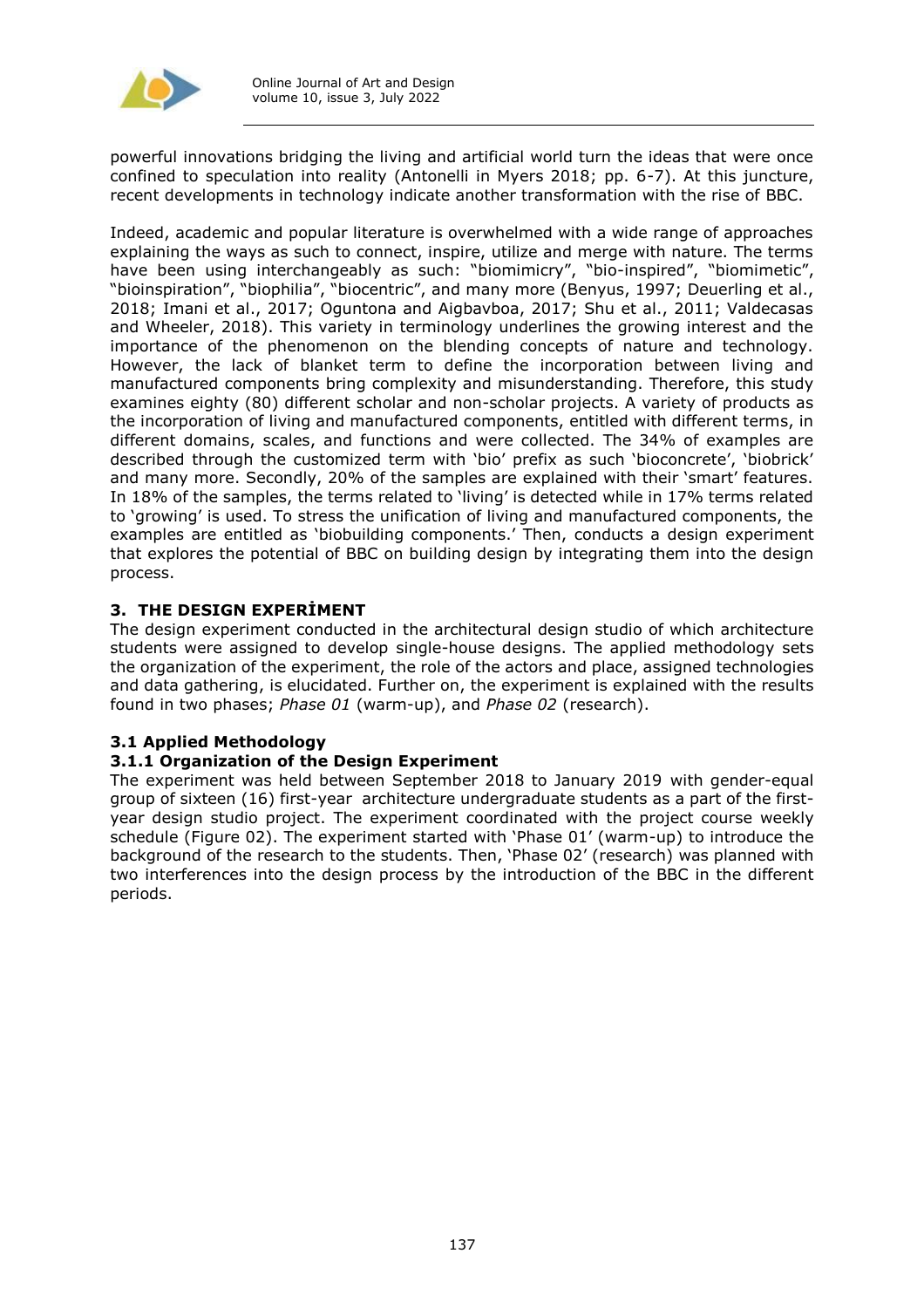

#### INTRODUCTION TO ARCHITECTURAL DESIGN COURSE **WEEKLY SCHEDULE**



Figure 02 The weekly schedule of the project course

The experiment hypothesizes that the introduction of BBC at the early stage of the design process shall result in integrations into building design. Since the students have higher awareness and understanding of technological advancement, they are expected to integrate innovations into different building parts. Therefore, firstly, BBC were given to half of the students at the beginning of the design process. This group of students (test group) developed their final single-housing designs with the given BBC through the entire design process. Secondly, BBC were also given to the other half of the students (control group) at the end of the design process. Each student was tasked to present their final designs in relation to the given innovations. Control group students expected to exclude or partly integrate BBC, while test group students expected to integrate BBC into different building parts.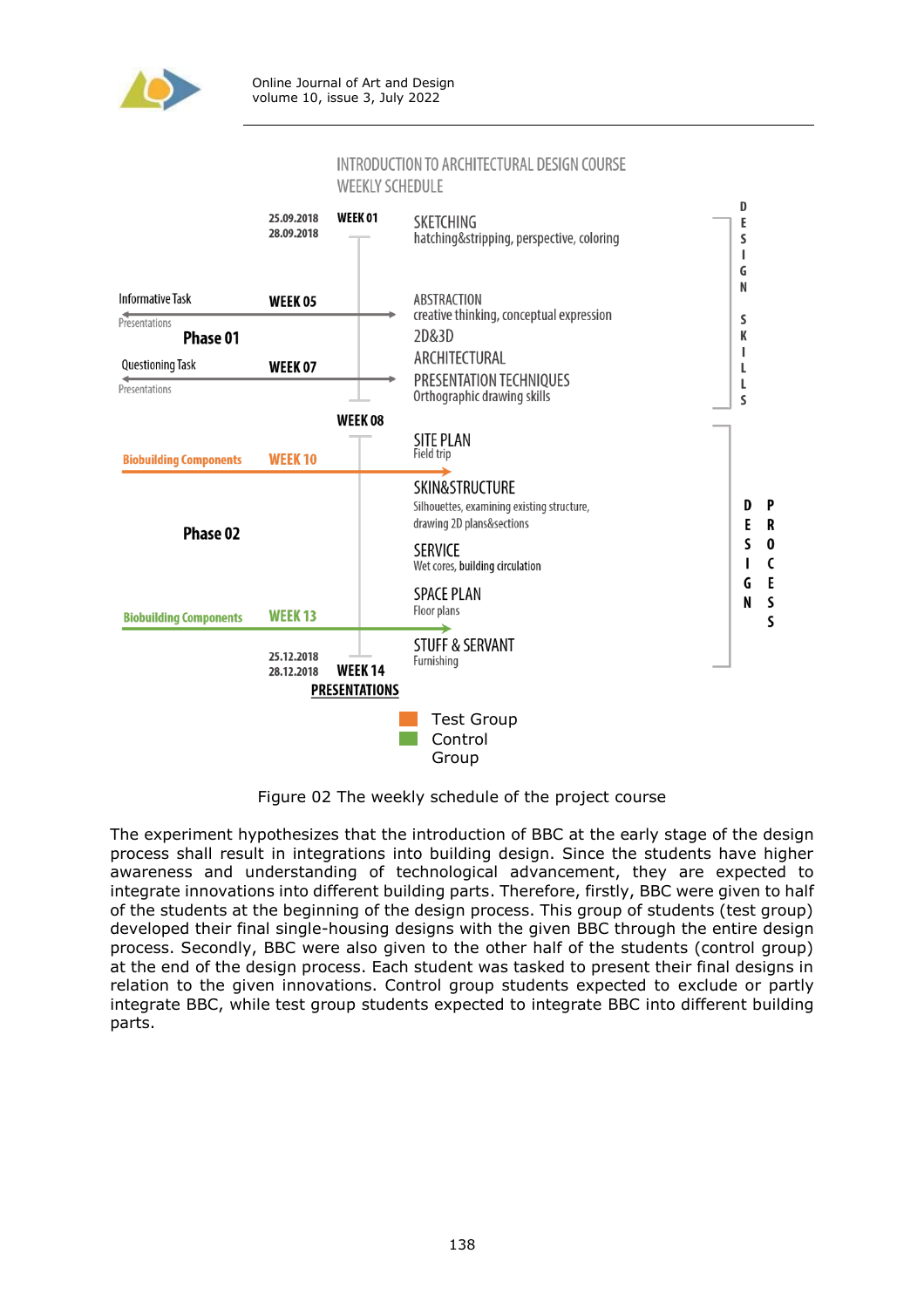



Figure 03 The organization of the experiment

## **3.1.2 The role of the actors and place**

The primary motivation behind the selection of first-year students for this experiment is to draw attention to the changing roles of the architects soon with the increasing number of BBC. Moreover, to carry out the design experiment in the architectural design studio as a part of the first-year project course has brought four (4) significant advantages to the research.

- First of all, the architectural design studios represent the core of architectural education in which students try to bring solutions to several architectural design problems; contextual, climatic and programmatic (Çaglar, N. & Uludag, Z., 2006).
- Secondly, the architectural design studios embrace learning by doing approach by asking students to design even though they do not know what design indicates.
- Thirdly, the project course starts with developing basic design skills and later on introduces the fundamental steps of the building design process in particularly to housing design mainly focusing on the interior dynamics at home environment with a limited attention the urban context.
- Lastly, the course lasts fourteen (14) weeks that provides to observe the entire building design process instead of conducting a workshop in a limited time or the evaluation only the end product.

## **3.1.3 Determination of the affected building parts**

To determine the affected building parts with the integration of BBC, the theory of Brand (1994) was embraced as an assistive tool. The building layers of Brand allow us to trace the established relationships between BBC and the buildings by showing the related building parts in the designs of the students. Brand (1994) divides an entire building into six different layers: Site (eternal), Structure indicates the foundation and load-bearing elements, Skin means exterior surfaces, Services includes communication wiring, electrical wiring, plumbing, HVAC, elevators, and escalators, Space plan refers to interior walls, ceilings, floors, and doors, and Stuff means chairs, desks, kitchen appliances, and lamps. The experiment concentrates on the interior dynamics at home environment, therefore the role of 'site' is limited in terms focusing the relationships between the context and the building. Furthermore, the layers also indicate a top down approach from site to stuff on both design and construction processes (Pushkar and Shaviv, 2016). As shown in Figure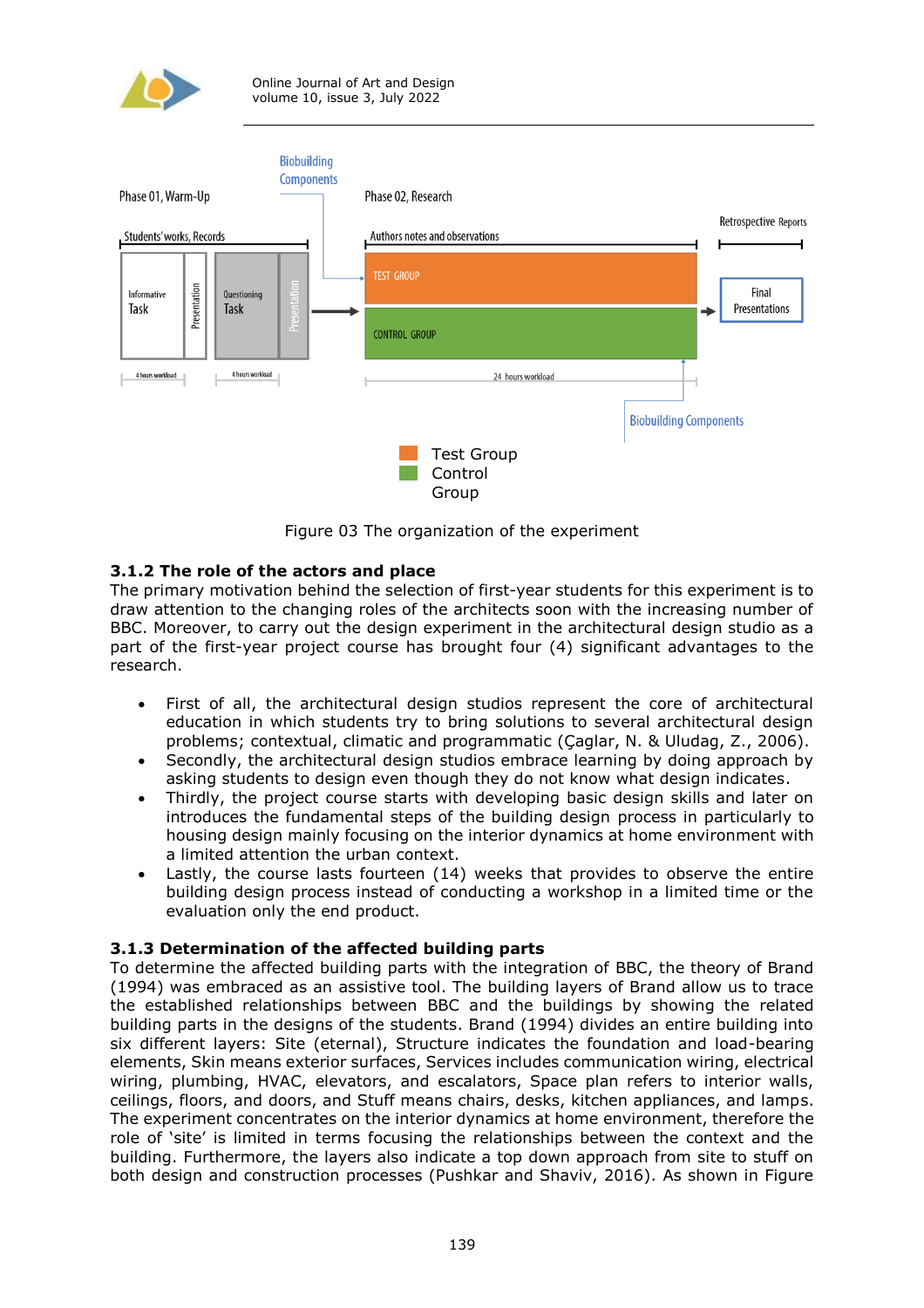

02, in the *Introduction to Architectural Design* course students also follows the same process starts from 'site', and ends with 'stuff'.

## **3.1.4 Assigned BBC**

Within the aforementioned (80) BBC each student were given randomly selected BBC that can originally be placed in 'stuff' layer determined by Brand (1994) (Table I).

| <b>Table I Assigned BBC</b> |                 |                                    |                                                                |                |
|-----------------------------|-----------------|------------------------------------|----------------------------------------------------------------|----------------|
|                             | #               | Project                            | <b>Function</b>                                                | <b>Student</b> |
|                             | $\mathbf{1}$    | Google Glass                       | Hands-free safety guidance device.                             | Student 01     |
| <b>Test Group</b>           | $\overline{2}$  | Living Light                       | off-grid<br>An<br>lamp<br>powered<br>by<br>photosynthesis.     | Student 02     |
|                             | $\overline{3}$  | Heated<br>Mercury<br><b>Jacket</b> | body<br>Smart clothing<br>adjusting optimal<br>temperature.    | Student 03     |
|                             | $\overline{4}$  | Mushroom Chairs                    | 3D printed mushrooms.                                          | Student 04     |
|                             | 5               | Grove Ecosystem                    | Indoor self-sustainable garden.                                | Student 05     |
|                             | 6               | Bacterioptica<br>Chandelier        | A living&growing chandelier with bacteria.                     | Student 06     |
|                             | $\overline{7}$  | Cicret Bracelet                    | E-skin project creates touch screen from<br>your arm.          | Student 07     |
|                             | 8               | Mi.Mu Gloves                       | Gloves allow to compose music through<br>movement and gesture. | Student 08     |
|                             | 9               | <b>Scroll Ring</b>                 | A ring lets users easily interact with<br>augmented reality.   | Student 09     |
| Control Group               | 10              | Livesglass                         | To bring clean air to small spaces.                            | Student 10     |
|                             | 11              | Drop by Drop                       | A plant base home water filtration system.                     | Student 11     |
|                             | 12 <sup>7</sup> | Polar<br>Team<br>Pro<br>Shirt      | To monitor the hearth rate and track<br>fitness activity.      | Student 12     |
|                             | 13              | Clairy                             | Small-scale air filtration system.                             | Student 13     |
|                             | 14              | Levi's Commuter<br>Trucker Jacket  | Smart<br>clothing<br>interacted with<br>smart<br>phone.        | Student 14     |
|                             | 15              | Nadi<br>X,<br>Smart<br>yoga pants  | Smart clothing with fitness guidance.                          | Student 15     |
|                             | 16              | Ambio Lamp                         | Lamp using octopus bacteria.                                   | Student 16     |

## **3.1.4 Data gatherings**

During the experiment, the works of the students; diagrams, sketches, graphs, handwritten memos, and models were collected and photographed. The author observed the whole process and took notes systematically and continuously. Additionally, presentations of the students at the end of the assignments were recorded in audio and video.

The Protocol Analysis (PA) method selected to analyze collected verbal data in the experiment. PA is an observational research method of analyzing the behaviors of designers in empirical studies (Önal, 2015) by allowing to encode cognitive approaches and problem-solving abilities of designers (Cross and Keynes, 2001; Dorst & Dijkhuis, 1995). In this respect, the design disciplines such as industrial design, architectural design,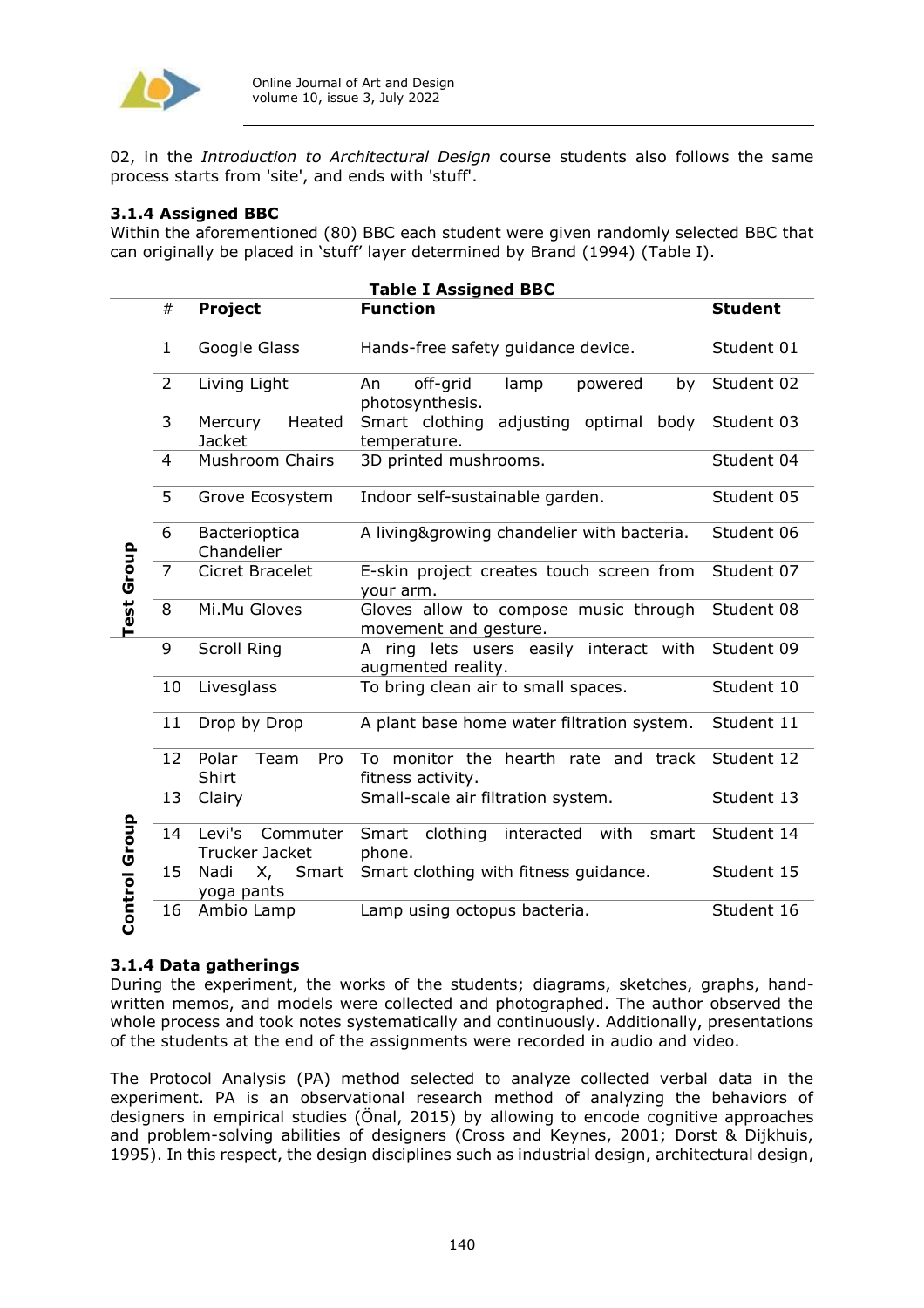

engineering design, and interior design have adopted the method as a valid research tool (Jiang and Ching-Chiuan, 2009).

PA is mainly divided into two approaches; concurrent (the report is collected during the task) and retrospective (report is collected after the task) protocols (Tversky and Suwa, 1997; Ericsson, K. A., Simon, 1980). Therefore, retrospective protocols were found appropriate in the framework of this experiment.

#### **4. Exploring the Integration of BBC into Building Design 4.2.1 Phase 01, Warm-Up**

The warm-up phase was found necessary considering the complexity and wider aspects of the issue. The objectives of the warm-up assignments were:

- To provide a discussion platform to the students on recent advancements of technology at the intersection of living and manufactured.
- To observe ideas and prejudices that hampers the creativity of the students on BBC.

This phase conducted in two tasks; informative (briefing) and questioning. Firstly, the students were divided into four random groups and one keyword given for each. The keywords; 'nature', 'technology,' 'integration,' and 'innovation' led us to open a discussion of the awareness of the students on increasing number of BBC, and their integration into everyday life. Each group tasked to conceptualize their keywords into 2D-3D sketches and a 3D model. Secondly, the students were tasked to redesign their design studio considering the recent technological advancements on building design. In both tasks, the students were encouraged to ask questions, discuss with each other, and express their opinions and curiosities shall be prepared for the actual experiment.

#### **4.2.2 Phase 02, Research**

After the warm-up phase, all students were tasked to design a two-story single-house in a given parcel as the final assignment of the course (Figure 02, 03). Test group students developed their designs in parallel with the integration of BBC since the 10<sup>th</sup> week. Control group students also followed the same building design process, but BBC were given at the 13<sup>th</sup> week while they were at the 'stuff' level of the design process.

In the design studio, the author informed the students regarding the technical attributes of given BBC. Moreover, the students discussed their ideas of each other as in the natural atmosphere of the design studio. The students were neither given information nor guided on how the products can be integrated into the buildings, indeed, they were freed to choose not to integrate them at all.

#### *Design Process of Test Group*

The given design problem at the beginning of the design process to Test group was:

To develop a design considering the role of the given BBC.

During the design process, particular integration stages experienced by the students were detected and categorized (Table II). Six (6) stages of integration determined; 'figuring out,' 'negligence' and 'rejection,' 'association,' and finally 'implementation.' The stages constituted by the systematic notes taken by the author in every class. The notes included both the verbal expressions and explanations regarding the draft drawings of the students.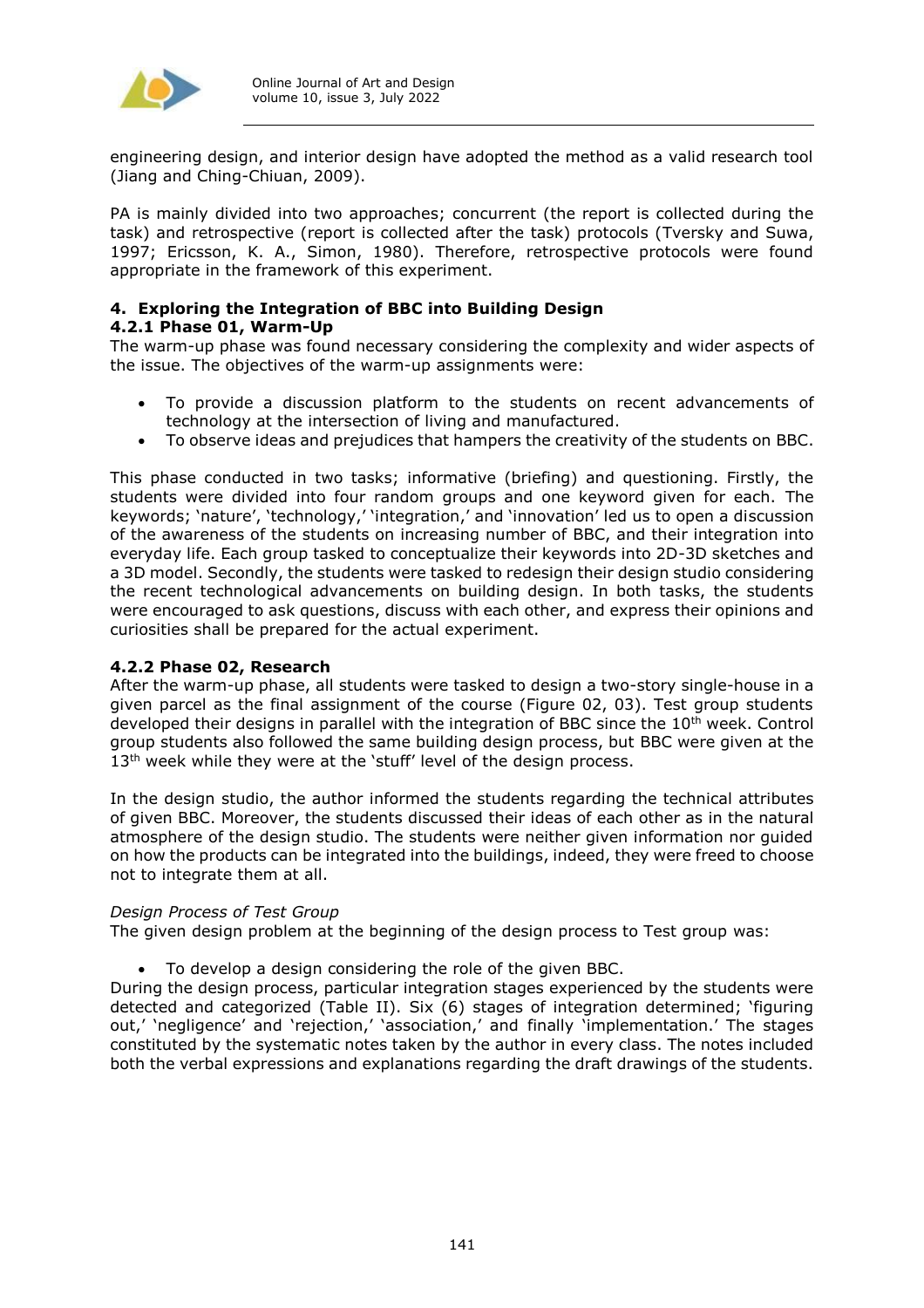

| <b>Table II Integration Stages of Test Group Students</b> |                                                                                                                                                                        |  |  |  |
|-----------------------------------------------------------|------------------------------------------------------------------------------------------------------------------------------------------------------------------------|--|--|--|
| <b>Stages</b>                                             | <b>Explanation</b>                                                                                                                                                     |  |  |  |
| <b>Figuring out</b>                                       | More time needed to discover the technical attributes of the given<br>BBC.                                                                                             |  |  |  |
| <b>Rejection</b>                                          | Difficulty on the association of the given BBC with their design.<br>Unlikely to negligence, the students argued that BBC were not<br>related to architectural design. |  |  |  |
| <b>Negligence</b>                                         | No verbal or visual indication of BBC in the student's design.                                                                                                         |  |  |  |
| <b>Exploring</b>                                          | Still searching the benefits of BBC for building design.                                                                                                               |  |  |  |
| <b>Association</b>                                        | The first pre-mature thoughts on connecting the given product with<br>the other layers of the building.                                                                |  |  |  |
| <b>Implementation</b>                                     | BBC started play role on architectural design.                                                                                                                         |  |  |  |

These stages were not pursued by the students in order; each student followed a specific integration pattern by following and/or skipping particular stages (Table III). Almost all of the students except st02 needed time to figure out technical attributes of the given product at the beginning of the experiment. Later on, students pursued different paths.

# **Table III Followed stages of Test group students in the design process**

Week 10-T Week 10-F Week 11-T Week 11-F Week 12-T Week 12-F Week 13-T Week 13-F

| st01             | Figuring out        | Rejection        | <b>Exploring</b> |                                                         |                               | Rejection   |                |                | Segregated |
|------------------|---------------------|------------------|------------------|---------------------------------------------------------|-------------------------------|-------------|----------------|----------------|------------|
| st02             | <b>Exploring</b>    | Association      | Rejection        | Implementation                                          |                               |             | Integrated     |                |            |
| st03             | Figuring out        |                  | Rejection        | Implementation<br><b>Exploring</b><br><b>Negligence</b> |                               |             | Integrated     |                |            |
| st04             | Figuring out        | Rejection        | Negligence       | <b>Exploring</b><br>Implementation                      |                               |             | Integrated     |                |            |
| st05             | Figuring out        | <b>Exploring</b> | Association      | <b>Negligence</b>                                       |                               |             | Integrated     |                |            |
| st <sub>06</sub> | <b>Figuring out</b> | <b>Exploring</b> |                  |                                                         | <b>Exploring</b><br>Rejection |             |                | Integrated     |            |
| st <sub>07</sub> | Figuring out        |                  |                  |                                                         | <b>Exploring</b>              |             | Association    | Implementation | Integrated |
| st <sub>08</sub> | Figuring out        | Rejection        | Negligence       | <b>Exploring</b>                                        |                               | Association | Implementation |                | Integrated |

The expected result was that all students would reach the implementation stage in the design process, therefore BBC would be integrated in the final designs. However, the students st01, st05, st06 failed to integrate innovations into their designs during the process. St01 purposely rejected to design together with BBC after exploring the given innovation's technical attributes and benefits. St05 had trouble to associate the given BBC with building design therefore neglected the design problem, yet at the final design explained the impacts of BBC on 'space plan'. Likewise, st06 remained at exploring stage while the given period was not sufficient for him, even though he claimed that the given BBC was integrated into the building. Overall, all students except st01 reached the integration level in their final designs. Only st01 purposely rejected to integrate the given BBC.

#### *Design Process of Control Group*

Control group students followed the design process of the course until the end of the  $13<sup>th</sup>$ week considering any example of BBC. Therefore they did not follow the integration stages, unlike Test group students. No difference between the two groups observed between the learning process and efforts regarding the issues related to architectural design.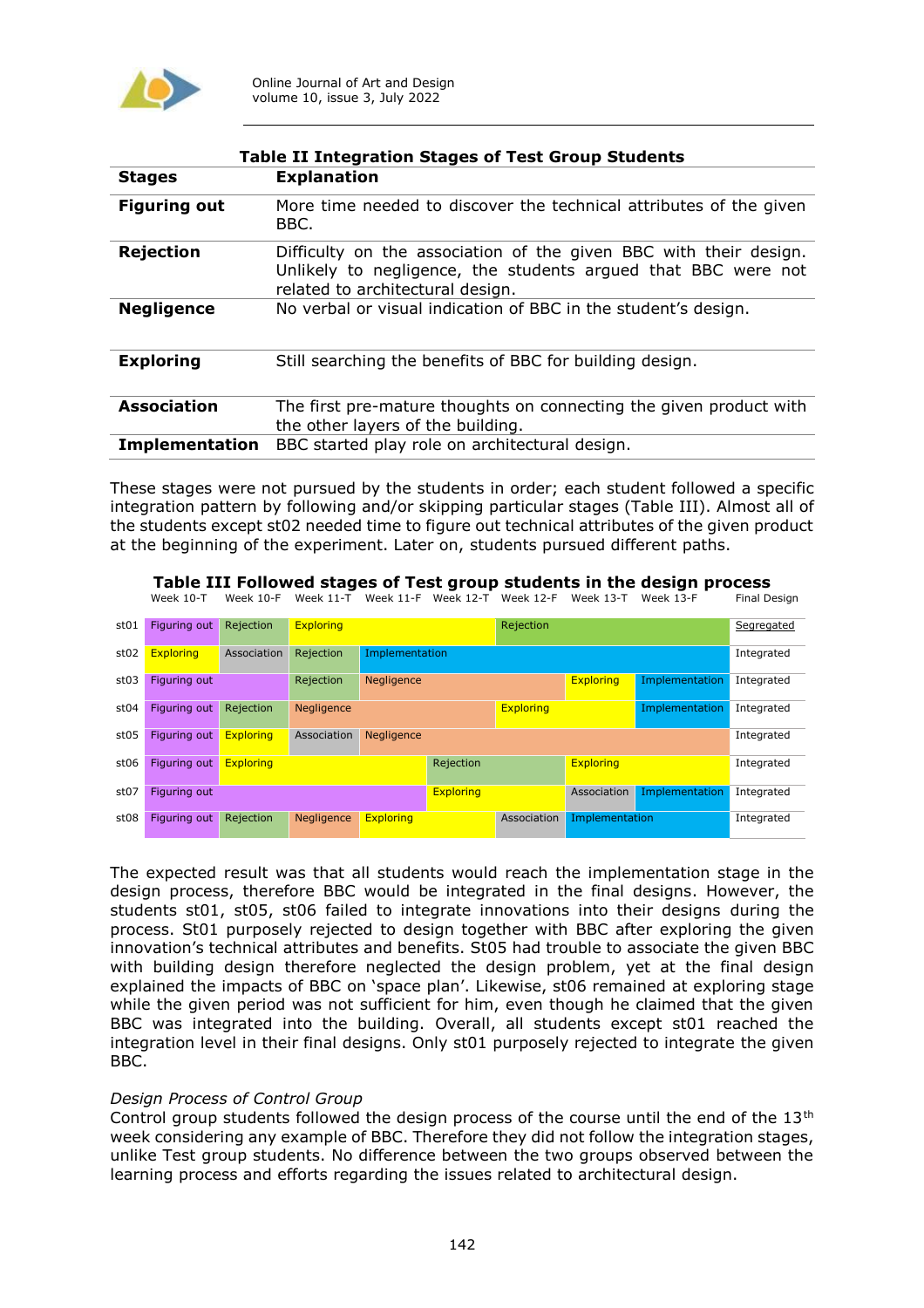

In the  $13<sup>th</sup>$  week, BBC were distributed to the students. In order to accelerate the figuring out stage, the students were helped by giving additional information; photos, websites, articles on the technical attributes of the given innovations. Moreover, as a natural advantage of the design studio, the students discussed the given examples with each other and tried to link them with their designs. In two (2) hours workload, the students assigned to develop their designs with the given BBC.

## **4.2.3 Final presentations & Key Results**

In the final presentation, the students expressed their ideas verbally by explaining their drawings and/or models. The author also asked questions regarding the visual data which helped students to structuralize their approach and even encouraged to narrate more (Figure 04).



Figure 04 Final Presentation (the BBC shown by the author)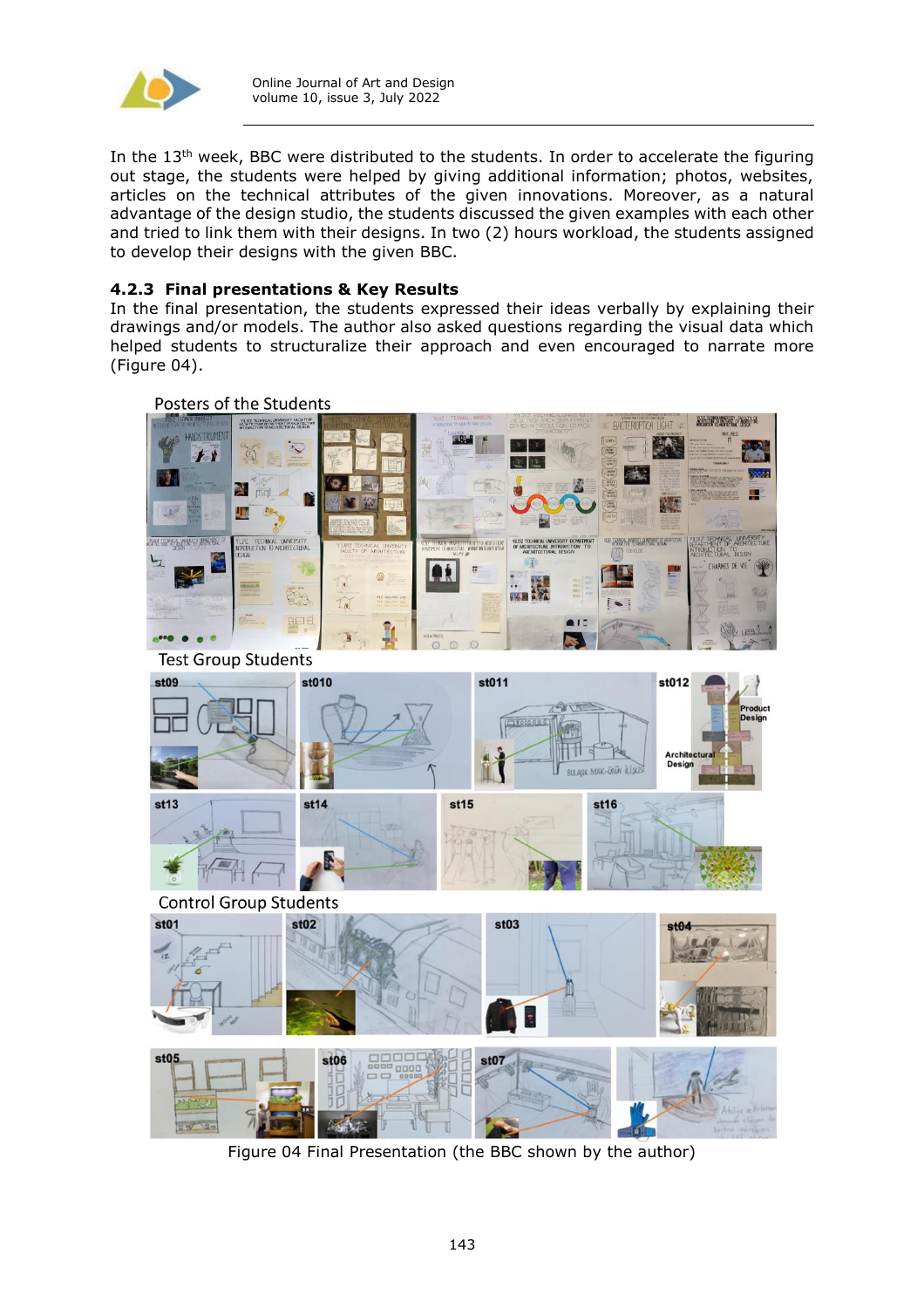

By following the steps of the PA method, the verbal expressions of the student presentations were encoded into information categories (Table IV). The main categories were identified as; '(affected) building layers,' 'approach,' 'advances' and 'prevailing concerns.'

| Table IV Information Categories and Their Subclasses |                          |                                                                     |  |  |  |
|------------------------------------------------------|--------------------------|---------------------------------------------------------------------|--|--|--|
| <b>Main Category</b>                                 | <b>Subclasses</b>        | Examples of phrases in the protocols as<br>evidence                 |  |  |  |
|                                                      | Servant                  | 'belonging', 'personal'                                             |  |  |  |
|                                                      | <b>Stuff</b>             | 'furniture', 'portable', 'fitting'                                  |  |  |  |
| <b>Building</b>                                      | Space plan               | 'spatial', 'walls'                                                  |  |  |  |
| <b>Layers</b>                                        | Service                  | 'HVAC systems', 'electricity'                                       |  |  |  |
|                                                      | Skin                     | 'façade', 'openings'                                                |  |  |  |
|                                                      | Structure                | 'columns', 'beams', 'foundation'                                    |  |  |  |
| <b>Approach</b>                                      | Segregated               | 'architectural and product design cannot be<br>united'              |  |  |  |
|                                                      | Integrated               | 'not a part of architectural design'                                |  |  |  |
|                                                      | Human-centered           | 'considering human', 'depending on human '                          |  |  |  |
|                                                      | Top-down                 | 'started from site', 'space led people'                             |  |  |  |
| <b>Advances</b>                                      | Daily Activities         | 'everyday use', 'control' (the home environment),                   |  |  |  |
|                                                      | Well-being<br>Users      | of 'psychological support', 'comfort'                               |  |  |  |
|                                                      | Sustainability           | 'organic', 'energy efficiency'                                      |  |  |  |
|                                                      | Leisure                  | 'hobby', 'fun'                                                      |  |  |  |
| <b>Prevailing</b><br><b>Concerns</b>                 | Endurance                | 'estimated<br>obsolescence<br>rate',<br>'structural<br>reliability' |  |  |  |
|                                                      | Economic                 | 'affordability', 'expensive'                                        |  |  |  |
|                                                      | Functional               | 'not required', insufficient'(features)                             |  |  |  |
|                                                      | <b>Technical details</b> | 'lack of security', 'maintenance requirement'                       |  |  |  |
|                                                      | Contextual               | 'depends on site'                                                   |  |  |  |

# **Table IV Information Categories and Their Subclasses**

'Building Layers' led us to categorize the information on the affected building parts as a result of the integration of BBC. The 'approach' of the students was divided into four categories. Subclasses 'segregated' and 'integrated' implied the attitudes of the students towards product and architectural design in terms of accepting the impacts of BBC on building design. Subclasses 'human-centered' and 'top-down' appaired after the transcription of the data indicating the main concerns in the designs either centered around human or building parts hierarchically affecting the human. Moreover, 'advances' category indicated the benefits of the BBC stated by the students, whereas the 'prevailing concerns' verified the problems along with the prejudges.

While the presentations of the students were encoded into information categories, the tension between the conflicting answers became more apparent. The verbal expressions of the students and their sketches as shown in Figure 04 that was inconsistent for the both groups, but especially in Control group. Moreover, the differences between test and control groups became visible (Figure 05).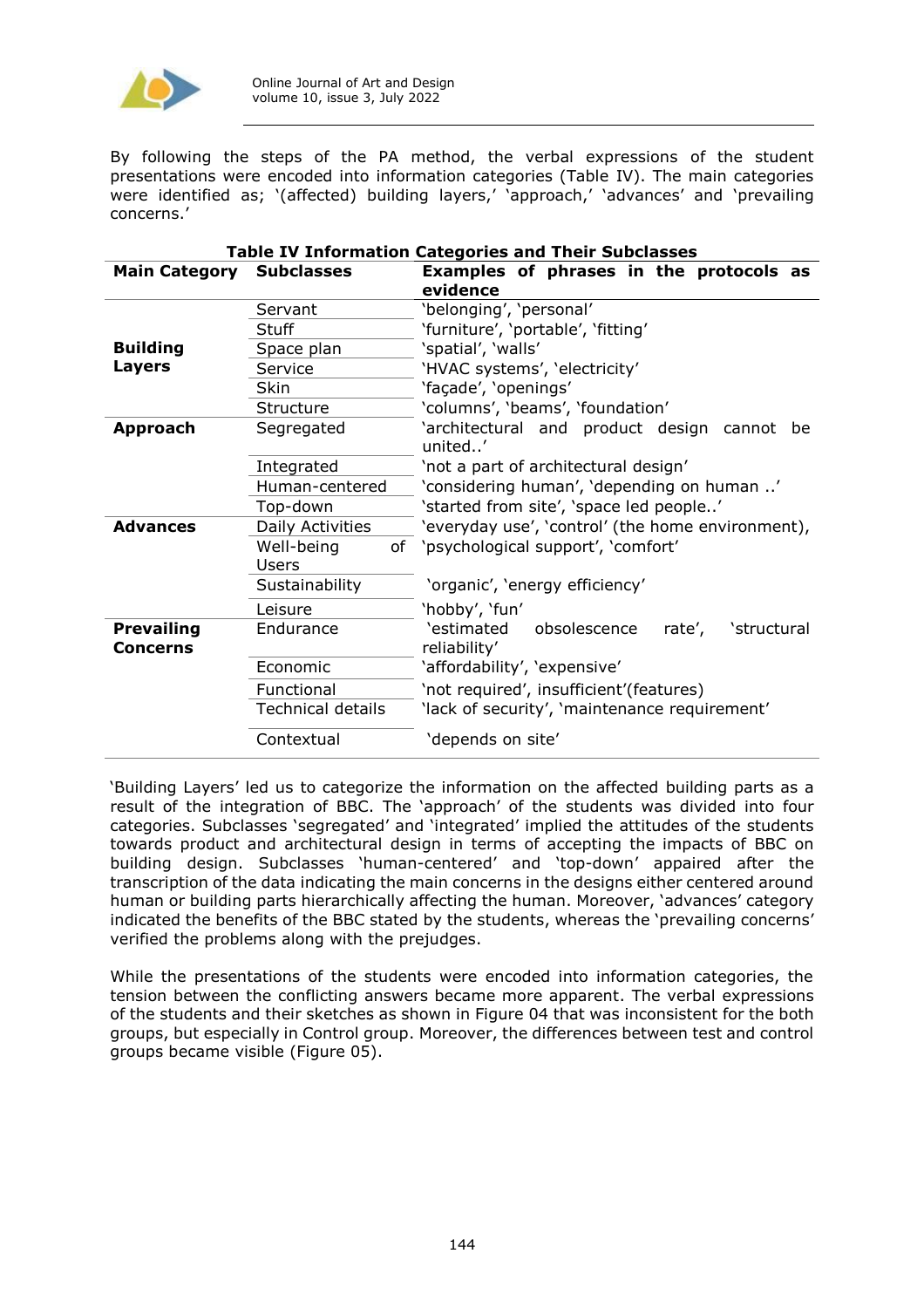



Figure 05 Encoded protocols of all students into information categories

## *Building Layers*

Students in the test group integrated BBC into multiple building layers (Fig. 05). However, the students associated BBC with different building layers in their sketches, verbally they only mention one specific building layer. For instance, st3 had a vision regarding to buildings without mechanical systems, and the sketches tried to reveal the idea. Nevertheless, she only told the impacts on the service layer not on the entire building layers. In Control Group, students (st9, st10, st12, st13, st14, st15) could only relate the given innovations with stuff layer. St11 and st16 integrated the given examples into service layer, but only st16 mentioned the integration of BBC affecting other building layers.

## *Approach*

The results on the approach of the students on the integration underlines the confliction between visual and verbal data (Figure 05). While five students (st2, st3, st4, st7, st8) in Test group advocated 'integrated' approach among product and building scale, only one student (st16) shared the same approach in the Control group. The students (st1, st5,st6, st9, st10, st11, st12, st13, st14, st15) declared that BBC is related to product design, and architectural design were segregated and they did not even affect each other. Nevertheless, in the drawings of (st9, st14, st16) the impact of BBC was apparent. The students (st1, st2, st4, st5, st6, st11, st12, st13, st14, st15, st16) argued that they proceed with a top-down approach. However, the subjects (st5, s6, st11, st12) also mentioned the impact of innovations on the well-being of human might advance the integration of technologies into the buildings. Likewise, the students (st9, st11, st12) underlined the benefits of the products on daily activities, but only st9 assumed their approach as human-centered.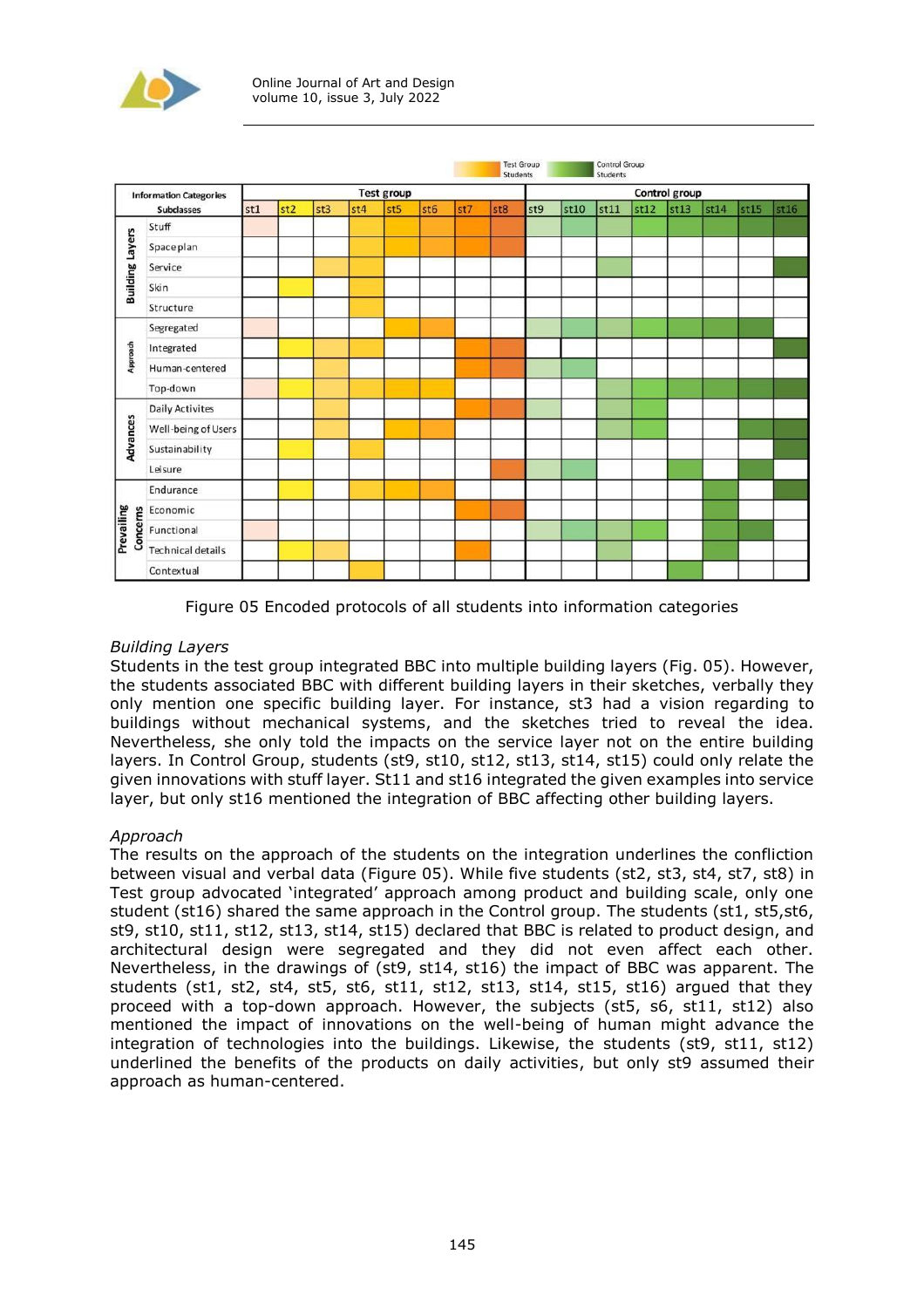



#### Figure 06 Comparison of the percentage of the students from the encoded protocols of Test and Control Group students

#### *Advances*

All of the students in both groups were aware of the advances of BBC. Test group students expressed these advances as one of their motivation on integration of the innovations. On contrary, Control group students (st9, st10, st13, st15) mentioned the benefits of BBC by being related to daily activities, well-being of users and leisure, but they foresaw these advances to unrelated with architectural design.

#### *Prevailing Concerns*

The prominent concern of Test group students was the 'endurance' of the products. Test Group students (st2, st4, st5, st6) highlighted the lack of knowledge on durability hampered the integration process. On the other hand, the major concern of Control group students was 'functional' by claiming that BBC were unnecessary and unrequired to be included into the buildings.

Finally, the design experiment underlined the infiltration of BBC into the building layers by observing the design process and analyzing both verbal and visual data. Designing with BBC from the beginning of the design process allowed Test group students to discover the potentials of the innovations in the entire building design process. Thus, BBC became an integral part of building design towards to attitude of the designer. On the other hand, the reports revealed that the introduction of innovations at the end of the design process intensified the concerns of the students on the functions and technical attributes of BBC. Control group students criticized innovations as being unnecessary and hard to use. They were also aware of the interaction between BBC and the other layers of the buildings as clearly seen in their sketches.

More importantly, the introduction of BBC at the beginning of the design process, led all students to develop their designs centered on humans, considering the interactions between user, product and the building. Introduction of BBC led Test group students to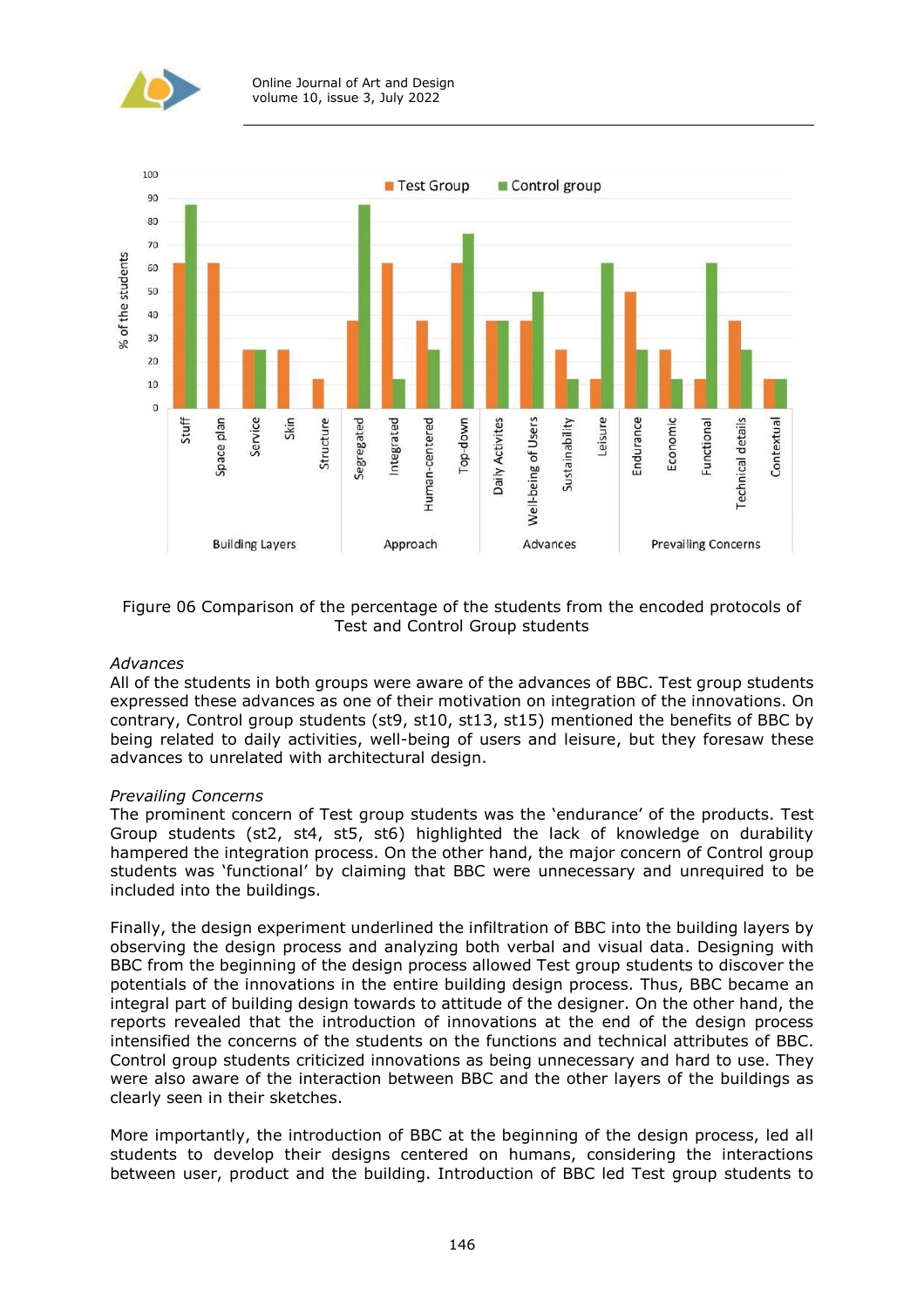

develop their designs by creating bonds between human, product (BBC), and building in the entire building process. In contrast, control group students did not consider the relationships between user, product and architectural design unlike Test group students, their approaches mainly shaped around the followed top-down design process in which human affected by building design. Proceeding a top-down design approach and including BBC at the stage of stuff cause this confliction to consider them only as products.

#### **5. CONCLUSIONS**

This article contributes to the existing studies by underlining the innovations at the intersection of living and manufactured by entitling them as BBC, and then experimenting their roles on building design. The envision of this research is to highlight the idea that the boundaries between living and manufactured, natural and artificial is fading. The experiment indicates that BBC can be integrated into building design, while their introductions at the early stages of the design process increases their integrability. Therefore, BBC should be considered in the discipline of architecture at the earliest stages of the design education, along with the following remarks on the below.

#### *The potential impact of BBC on building design*

Due to its heterogeneity and complexity, technologies at varying scales blends in architectural design. From the urban scale to human scale, different layers of the buildings have been integrated with many technologies. Among them, smart technologies have infiltrated into the buildings with interactive products that enhance the quality of life. Thus, the ubiquity of technology has drawn an endless experience to daily lives, while buildings have changed in parallel with the accelerated technological evolution. In the meantime, arising materials and techniques have made it possible to create 'living' and 'growing' designs with the incorporation of living and manufactured components. Thus, architects has often challenged to design both 'natural' and 'technological' buildings.

#### *The multi-perceptivity in the terminology*

The overwhelmed number of terms referring on the studies at the intersection of nature and technology hampers to understand the novelty of studies and designs incorporating with the living organisms. The diversity in the terminology implies both a problem and a potential. The variety of terms point out the multi-perceptivity, extensiveness, and also the interest of academia and society on the researched issue. On the other hand, the lack of blanket term decreases the understandability of the studies. Likewise, the term of biobuilding components determines the focus of this study very clearly but makes difficult to comprehend the research at first. Since the term itself is not widespread, and can be misinterpreted.

#### *Changing roles of the architects*

Even though material scientist and product designers develop these innovations, and engineers and programmers write the code, architects have responsibility on integrating them into building design. Therefore, their approach to these technologies majorly influences our surroundings as well as our daily lives. The changes in the daily activities and everyday life through BBC and their increasing integration into the home environment will assumedly affect building design, thereby the roles of the architects will also be altered. Thus, the mindset of the architects needs to be revised with the growing number of innovations empowering the interactions between the user and the building.

#### *Further studies*

Conducting a design experiment that describes a multidisciplinary area of rapid growth, such as the introduction of BBC in the discipline of architecture, is challenging, yet promising. To deliberate this issue, further design experiments require especially with different actors as such urban designers and professional architects. Correlating the experiments with urban scale may also bring different results. To experiment by giving the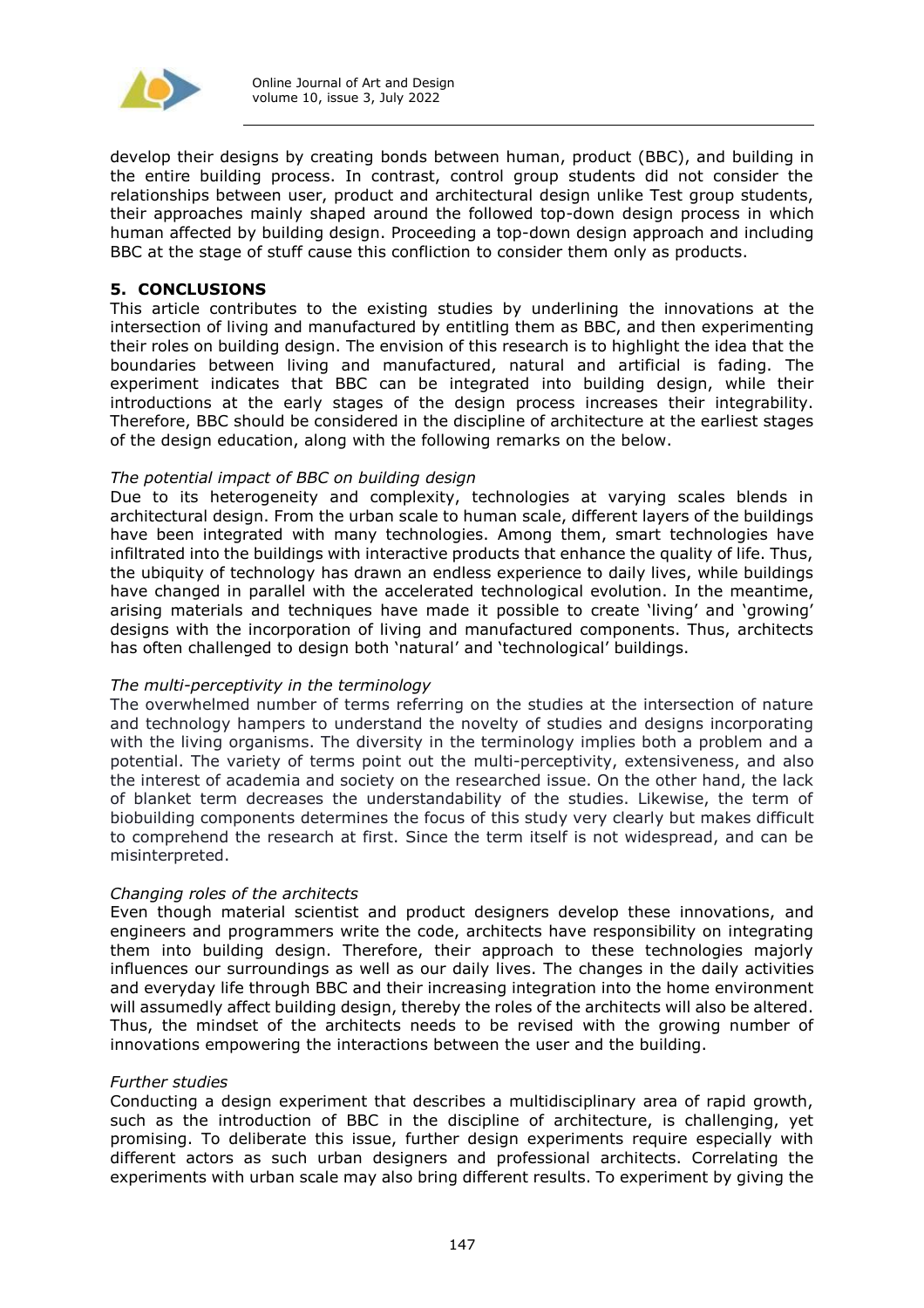

same innovations to each actor may also lead us to find results on the relationship between the technical attributes of the innovations and different ways of integration of the technologies into the buildings through their specific advantages on building design.

### **6. REFERENCES**

- Aldrich, F. (2003). Smart Homes Past, Present and Future, In Harper, R., (Ed.), *Inside the Smart Home* (pp. 17-36), Berlin: Springer Verlag.
- Benyus, J. M. (2002). *Biomimicry Innovation Inspired by Nature*. NewYork: Harper Collins.

Brand, S. (1994). *How Buildings Learn*. New York: Viking.

- Çaglar, N. and Uludag, Z. (2006) Architectural design education: designing a library, public communication and information center in the manufacturing zone of central Eskişehir Turkey, a case study, International Journal of Art & Design Education, Vol. 25, No. 2, pp. 231–40 Dikmen.
- Cross, N., and Keynes, M. (2001). Design cognition: results from protocol and other empirical studies of design activity. In: Eastman, C.; Newstatter, W. and McCracken, M. eds. *Design knowing and learning: cognition in design education* (pp. 79–103). Oxford, UK: Elsevier.
- Deuerling, S., Kugler, S., Klotz, M., Zollfrank, C., and Van Opdenbosch, D. (2018). A Perspective on Bio-Mediated Material Structuring. *Advanced Materials*, *30*(19), 1– 18. https://doi.org/10.1002/adma.201703656
- Dorst, K., and Dijkhuis, J. (1995). Comparing paradigms for describing design activity. *Design Studies*, *16*(2), 261–274. https://doi.org/10.1016/0142-694X(94)00012-3
- Ericsson, K. A., Simon, H. A. (1980). Verbal Reports as Data. *Psychological Review*, 87(3), 215–251. https://doi.org/0033-295x/80/8703-0215
- Gann, D., Barlow, J., and Venables, T. (1999). *Digital Futures: Making Homes Smarter*.
- Harper, R. (2003). *Inside the Smart Home*. Berlin: Springer Verlag.
- Hong, J., Shin, J., Lee, D., (2016). Strategic management of next-generation connected life: focusing on smart key and car-home connectivity. *Technological Forecasting and Social Change*. 103, 11-20. https://doi.org/10.1016/j.techfore.2015.10.006
- Imani, M., Donn, M., and Vale, B. (2017). Biomimicry as Innovation : a systematic review, *International Conference of the Architectural Science Association (ANZAScA),* 636-

644.http://anzasca.net/wpcontent/uploads/2017/11/ASA\_2017\_Imani\_Donn\_Vale .pdf Accessed 10 March 2019.

- Kirbas Akyürek, B., Ciravoğlu, A., Mohammadi, M., and Yegenoglu, H. (2020). Building Design in between Living and Manufactured : A Research on Terminology. *Online Journal of Art and Design*, *8*(3), 75–89. Retrieved from http://www.adjournal.net/articles/83/836.pdf
- Myers, W. (2018). *Bio design*. London: Thames & Hudson.
- Mohammadi, M. (2010). Empowering seniors through domotic homes. Integrating intelligent technology in senior citizens homes by merging the perspectives of demand and supply. Unpublished doctoral dissertation, Eindhoven University of Technology, Eindhoven, The Netherlands.
- Mohammadi, M. (2014). DomoticaKompas. Inzichten uit een decennium slimme zorgprojecten in Nederland. Eindhoven: Van Litsenburg.
- Mohammadi, M., and Hammink, C. (2017). Standards for Smart Living: A Historical Overview. In *Handbook of Smart Homes, Health Care and Well-Being*, 1–14. https://doi.org/10.1007/978-3-319-01583-5
- Oguntona, O. A., and Aigbavboa, C. O. (2017). Biomimicry principles as evaluation criteria of sustainability in the construction industry. *Energy Procedia*, *142*, 2491– 2497. https://doi.org/10.1016/j.egypro.2017.12.188
- Önal, G. K. (2015). Tasarım Aktivitelerini Araştırmak: Protokol Analizi Yönetimi. *Sanat ve Tasarım Dergisi*, *1*(14). https://doi.org/10.18603/std.24481